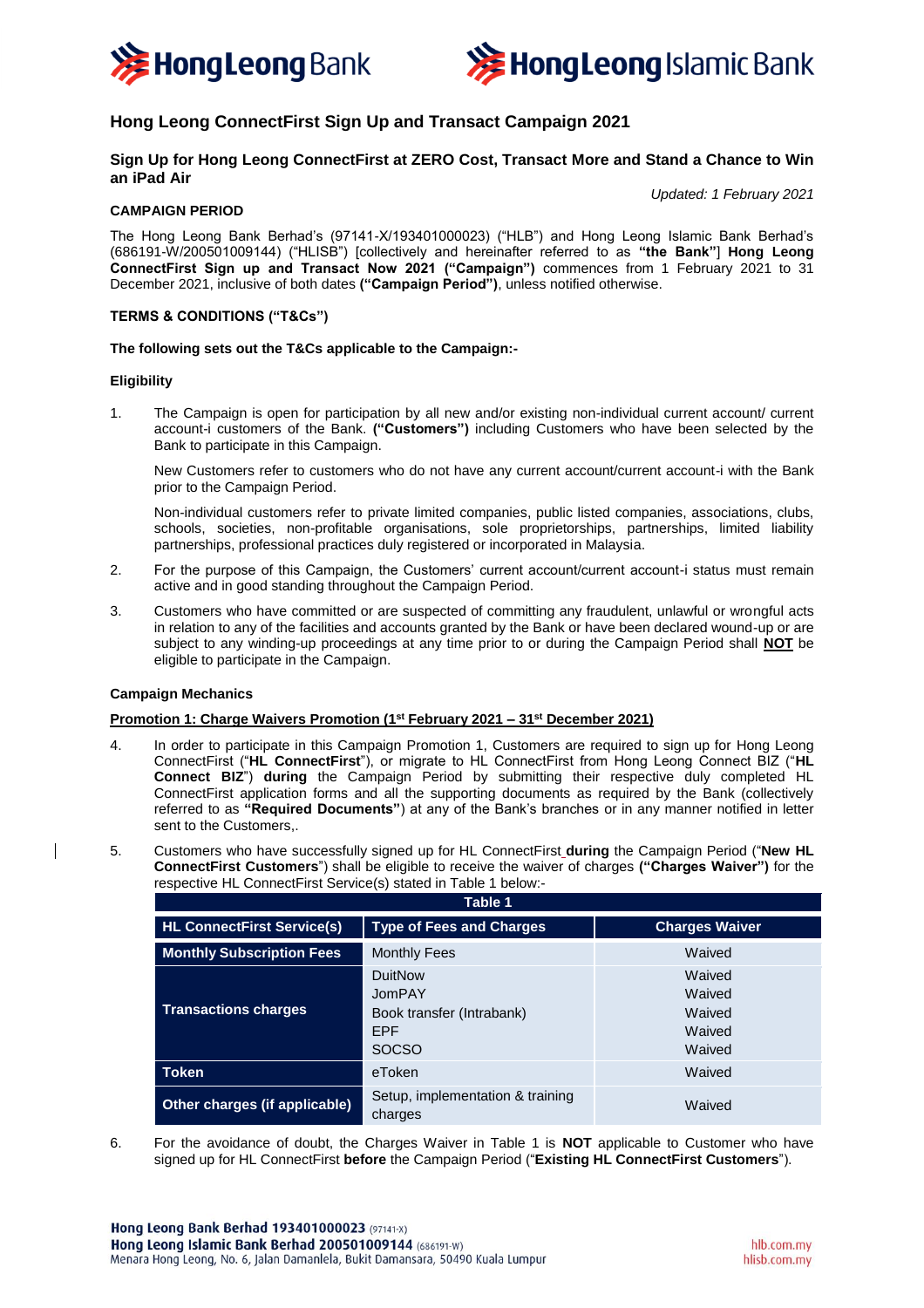



7. The Charges Waiver shall be effective for one (1) year from the date of completion of HL ConnectFirst set up by the Bank for the New HL ConnectFirst Customers. Other than the Charges Waiver for the respective HL Connect Service(s) listed in Table 1 above, the normal rate(s) for other services available on HL ConnectFirst shall apply and the New HL ConnectFirst Customers shall pay for the relevant charges imposed by the Bank for such other services available on HL ConnectFirst.

**Promotion 2: Stand a Chance to Win Apple iPad Air (1st February 2021 – 30th June 2021) and Chinese New Year Prosperity Bonus Campaign (1st February 2021 – 28th February 2021)**

8. All New HL ConnectFirst Customers and Existing HL ConnectFirst Customers who perform and carry out the Qualifying Transaction during the Campaign Months from February 2021 until June 2021 in the manner set out in Table 2 below will stand a chance to win the "**Campaign Prize**" as specified in Table 2 below ("**Eligible Customers**"):-

| Table 2                       |                             |                                                                                    |  |
|-------------------------------|-----------------------------|------------------------------------------------------------------------------------|--|
| <b>Campaign Months</b>        | <b>Date</b>                 | <b>Campaign Prize</b>                                                              |  |
| February 2021*                | $1st - 28th$ February 2021  | 5 x Apple iPad Air (64GB, Wi-Fi)<br>CNY Bonus: 4 x RM 888 Petronas Petrol Voucher* |  |
| <b>March 2021</b>             | $1st - 31st March 2021$     | 5 x Apple iPad Air (64GB, Wi-Fi)                                                   |  |
| <b>April 2021</b>             | $1st - 30th$ April 2021     | 5 x Apple iPad Air (64GB, Wi-Fi)                                                   |  |
| <b>May 2021</b>               | $1^{st} - 31^{st}$ May 2021 | 5 x Apple iPad Air (64GB, Wi-Fi)                                                   |  |
| <b>June 2021</b>              | $1st - 30th$ June 2021      | 5 x Apple iPad Air (64GB, Wi-Fi)                                                   |  |
| <b>Qualifying Transaction</b> |                             |                                                                                    |  |

1. In each Campaign Month, perform the highest number of online transactions via HL ConnectFirst in respect of any of the transactions listed in Table 3 below to get an Apple iPad Air (64GB, Wi-Fi);

- 2. Only online transaction(s) which is equal to or higher than RM100 in a single receipt will be qualified.
- 3. \*In February 2021, for CNY Bonus, Eligible Customers who performed any of the HL ConnectFirst online transactions listed in Table 3 which achieved positions of 88<sup>th</sup>, 888<sup>th</sup>, 8,888<sup>th</sup>, or 88,888<sup>th</sup> in that month will be rewarded with the RM 888 Petronas Petrol Vouchers.
- 9. For avoidance of doubt, the types of HL ConnectFirst online transaction that can be performed for fulfilment of the Qualifying Transaction are specified in Table 3 below:-

| Table 3                             |                                                                                                                          |  |
|-------------------------------------|--------------------------------------------------------------------------------------------------------------------------|--|
| <b>Transaction Type</b>             | <b>Transaction Volume</b><br>(where each transaction must be of a minimum value of RM100 in a<br>single receipt)         |  |
| <b>Fund Transfer</b>                | 1                                                                                                                        |  |
| <b>Interbank Giro (IBG)</b>         | 1                                                                                                                        |  |
| <b>RENTAS</b>                       | 1                                                                                                                        |  |
| <b>Loan/Financing Payment</b>       | 1                                                                                                                        |  |
| <b>Credit Card/-i Payment</b>       | 1                                                                                                                        |  |
| <b>Bill Payment</b>                 | 1                                                                                                                        |  |
| <b>JomPAY</b>                       | 1                                                                                                                        |  |
| <b>E-Procurement (EP)</b>           | 1                                                                                                                        |  |
| FPX B2B1 Payment                    | 1                                                                                                                        |  |
| FPX B2B Payment                     | 1                                                                                                                        |  |
| <b>Foreign Telegraphic Transfer</b> | 1                                                                                                                        |  |
| <b>Bulk Payment</b>                 | Volume as per transaction in the bulk file. For example, 5<br>transactions in one bulk file will be counted as 5 counts. |  |
| <b>Payroll</b>                      |                                                                                                                          |  |
| <b>KWSP</b>                         |                                                                                                                          |  |
| <b>LHDN</b>                         |                                                                                                                          |  |
| <b>SOCSO</b>                        |                                                                                                                          |  |
| Lembaga Tabung Haji                 |                                                                                                                          |  |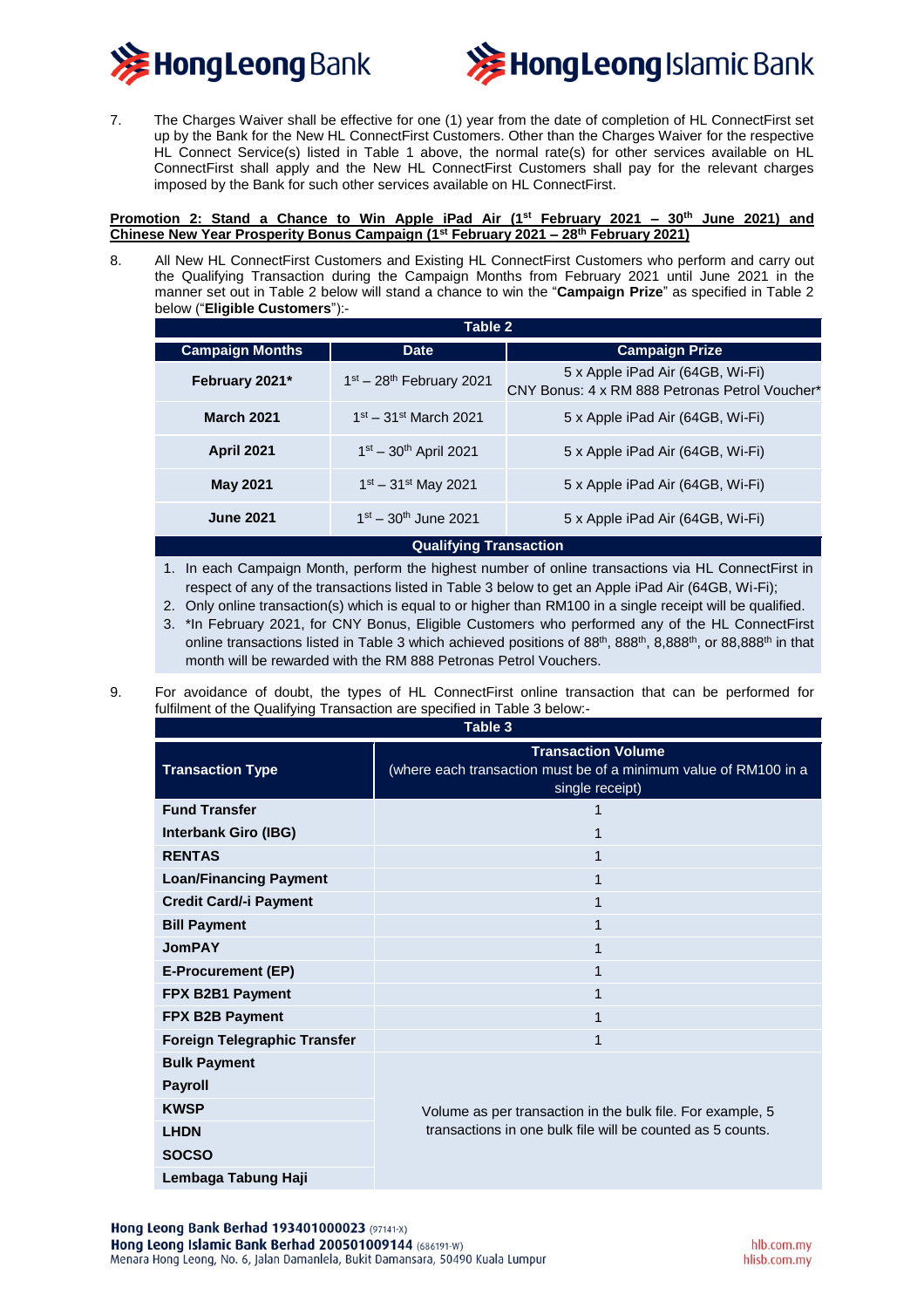



10. In each respective Campaign Month set out in Table 2 above, a maximum of five (5) Eligible Customers who perform the highest volume of HL ConnectFirst online transactions listed in Table 3 above will be selected to win the Campaign Prize ("**Prize Winners**") of Apple iPad Air (64GB, Wi-Fi). From the five (5) Prize Winners, three (3) winners will be selected from the non-SME customer category while the other two (2) winners will be selected from the SME customer category. The customer categorisation is determined by the Bank as per the Bank's normal business practice.

In the Campaign Month of February 2021, for CNY Bonus, another four (4) Eligible Customers who performed the 88th, 888th, 8888th, and 88,888th HL ConnectFirst online transactions will be further selected as the Prize Winners of the RM888 Shell Petrol Vouchers.

- 11. No further Campaign Prize shall be awarded once the total number of Prize Winners as specified in **Clause 10** has been reached.
- 12. Each Prize Winner is entitled to receive only one (1) Campaign Prize of Apple iPad Air (64 GB, Wi-Fi) in this Campaign Promotion 2 even when the Prize Winner has achieved the highest volume of HL ConnectFirst online transactions more than one (1) time throughout the Campaign Months.
- 13. In the event of a tie, the Campaign Prize will be awarded to the Eligible Customer who has the higher value of transaction in MYR or MYR equivalent.
- 14. The Prize Winners shall be notified by the Bank either in writing, phone, email or in any other manner deemed practical and appropriate by the Bank no later than two (2) months after each Campaign Month for collection of the Campaign Prize.
- 15. Prize Winners are required to collect the Campaign Prize at their respective HLBB/HLISB home branches no later than one (1) month after the notification by the Bank as specified in **Clause 14**, failing which the Campaign Prize will be forfeited. The Bank will not be responsible for any lost, stolen, damaged, delayed or unclaimed Campaign Prize. The Bank shall also not be liable to replace the Campaign Prize to the Prize Winners in the event that the Prize Winners cannot be contacted (including but not limited to the nonreceipt of the notice from the Bank regarding the collection of the Campaign Prize) for any reasons whatsoever.

It is the obligation of the Eligible Customers to ensure that all their information provided to the Bank (including but not limited to their mobile numbers, correspondence addresses and e-mail addresses) are accurate, valid and up to date.

- 16. All transportation, accommodation, personal expenses and any other costs incurred in relation to the collection of the Campaign Prize from the respective HLBB/HLISB home branches shall be borne by the Prize Winners without recourse to the Bank.
- 17. The Campaign Prize is issued on an "*as is where is*" basis and the Bank gives no representation or warranty with respect to the quality or suitability of the Campaign Prize. The Prize Winners shall, at their own cost and expense, deal directly with the vendor and/or manufacturer for any complaint, dispute or claim in relation to the Campaign Prize without recourse to the Bank and any request for replacement of Campaign Prize shall not be entertained by the Bank.
- 18. The Campaign Prize is non-transferable to any third party and non-exchangeable for up-front cash, credit, cheque or in kind.
- 19. The Prize Winners agree to be bound by the terms and conditions imposed by vendor and/or manufacturer relating to the Campaign Prize.
- 20. Notwithstanding Clause 4 above:
	- a) Customers who submit incomplete Required Documents and/or fail to submit all the Required Documents during the Campaign Period but subsequently furnish the completed Required Documents after the Campaign Period are not eligible to participate in the Campaign;
	- b) The Bank shall not be responsible for any loss, delay or damage to the Required Documents in the course of delivery/submission to the Bank. For avoidance of doubt, any submission of the Required Documents via mail or courier service to the Bank and evidence of delivery by such mail or courier service shall not be deemed as proof of delivery and/or receipt by the Bank of the same.
- 21. The Bank shall not be responsible for and does not have any control whatsoever on network traffic congestion, network failure and/or interruptions that may be experienced by the respective telecommunication service provider in the delay of any e-payment transactions or any other services (listed in Table 1 above) or online transactions (listed in the Table 3 above) via HL ConnectFirst being transmitted during the Campaign Period and/or the Campaign Months resulting in Eligible Customers not being eligible for the Charges Waiver and/or the Campaign Prize.